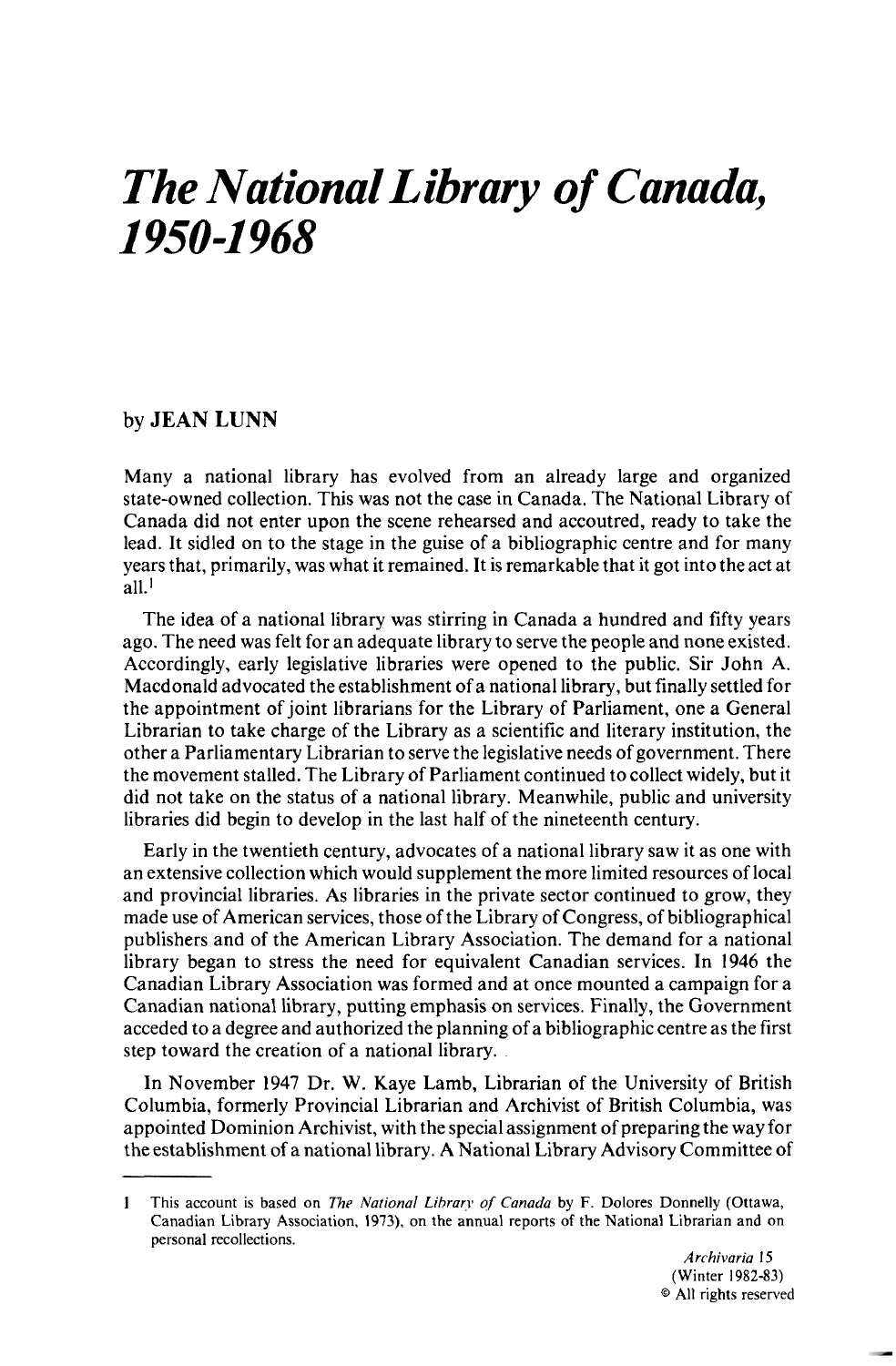provincial representatives under the chairmanship of Dr. Lamb was appointed and it recommended the prompt establishment of a bibliographic centre.

The Canadian Bibliographic Centre came into being on 1 May 1950. Its functions were first, to compile a union catalogue of the holdings of the major libraries in Canada and, secondly, to publish a national bibliography listing titles of Canadian origin, authorship or interest. Space was provided in the old Public Archives building (now the Canadian War Museum) on Sussex Street (now Drive). The Centre was administered by Dr. Lamb. Martha Shepard of the Toronto Public Library was named Director and undertook the compilation of the union catalogue. Two months later, at the end of June, Jean Lunn, Librarian of the Fraser Institute in Montreal, was appointed Bibliographer and assumed production of the national bibliography.

The question of the eventual character and scope of the National Library was referred to the Royal Commission on National Development in the Arts, Letters and Sciences (the Massey Commission), 1949-1951. The commission accepted many of the proposals made in a brief presented by the Canadian Library Association, recommended the establishment of a national library without delay and, to the tasks of union catalogue and national bibliography, added the duty of developing a collection of Canadian and other publications. Collecting should be backed by a deposit law requiring the deposit of two copies of every work published in Canada. The National Library Act incorporating these provisions was passed in 1952 and came into effect on 1 January 1953. Dr. Lamb was named National Librarian as well as Dominion Archivist. Dr. Raymond Tanghe, Librarian of the Université de Montréal, was appointed Assistant National Librarian on 1 June 1953. The National Library absorbed the Bibliographic Centre. Reference and Cataloguing Divisions were then organized, the first including the union catalogue, the second the national bibliography, and an Order Section was added. Staff of the erstwhile Bibliographic Centre did not notice any difference when it came back to work on 2 January 1953, nor much difference for a number of years to come. Collection building had been added to its duties, but housing for a collection was nowhere in sight.

Quarters for the Bibliographic Centre/National Library had a certain bizarre charm. The Centre began with a few borrowed chairs and splintery desks in a corner of the historical museum in the Public Archives. Its space was marked off more or less by some filing cabinets used by the Archives. All was presided over appropriately, if fortuitously, by a bust of Sir John A. Macdonald which happened to be standing on one of the filing cabinets. It was thought likely that Sir John could scarcely believe his marble eyes. The scene was not what he had envisaged when he had advocated a national library; he had had something like the British Museum in mind. The telephone was along the hall in the office of the National Librarian's secretary and was an extension of the National Librarian's telephone. Personal calls in office hours were not a problem. Tourists visiting the museum innocently wandered in and asked what we were doing. We often wondered. When, in order to save everyone's time, it was proposed that a sign be put up reading "Canadian wandered in and asked what we were doing. We often wondered. When, in order to save everyone's time, it was proposed that a sign be put up reading "Canadian Bibliographic Centre — Centre bibliographique canadien," one staf save everyone's time, it was proposed that a sign be put up reading "Canadian<br>Bibliographic Centre — Centre bibliographique canadien," one staff member<br>suggested that "Beware of the dog — Chien méchant" would be more effec suggestion was not adopted. The National Library expanded and more and more overran the other exhibits in the museum. In 1956 the Library was moved to the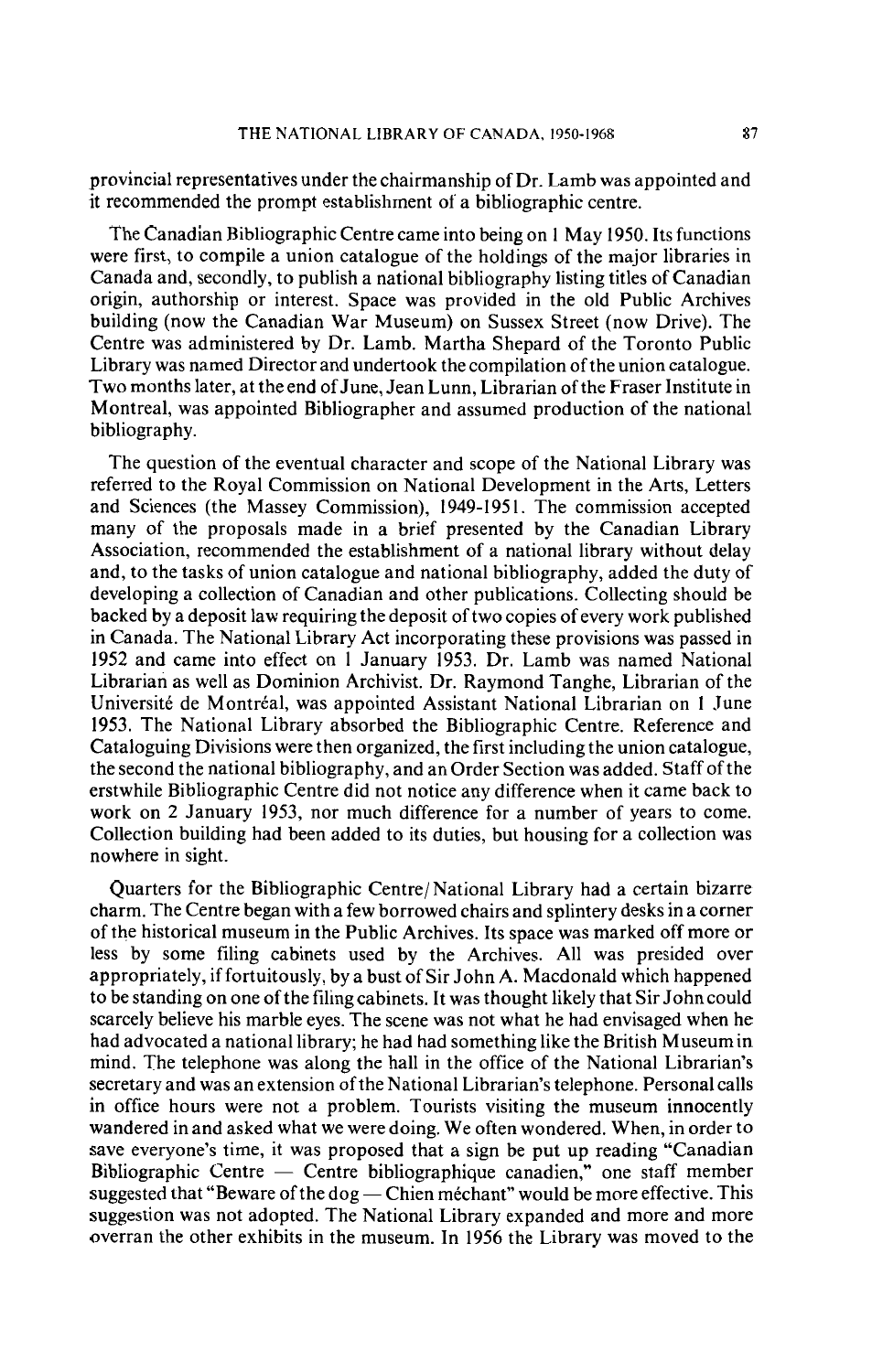#### 88 **ARCHIVARIA 15**

recently-built Public Archives Records Centre in Tunney's Pasture. This was a warehouse building for the storage of inactive records transferred from government departments. Tunney's Pasture was a tract of land in the west end of Ottawa, now dense with government buidings but in those days still fairly open, rather rural in aspect and with an agreeable prospect of sky. The Library occupied storage space on the third floor, reached by a freight elevator with murderous doors which opened and closed horizontally. Working conditions were tolerable if not ideal. Staff would have preferred higher ceilings, less glaring lights, more air and cold summers. Wicked dog signs were not needed. Few visitors sought the National Library. Fewer found it. Some seekers when they inquired of its whereabouts from local residents were directed to the Library of Parliament and may never have known that they had not seen the National Library. The image was low profile.

Eleven years were spent in the Pasture. The National Library building was repeatedly postponed. The site selected was occupied by a wartime temporary building which was to be demolished. The Department of Trade and Commerce which occupied this building could not move out until its own building was ready. Then in 1958 the Jackson Building, a government office in downtown Ottawa, blew up and employees were relocated in the temporary building. Then funds were withheld during a period of government austerity. It was not until 1963 that the contract for the construction was let. The National Library building was officially opened on 20 June 1967, Centennial year. The Archives moved in too. Library and Archives are still vying for space.

During its homeless years, the National Library lacked both space and staff. Relatively few positions were allotted to the Library and not all of these could be filled. In 1953-54 there were 14 positions. In 1964-65 the total was 64, of which 10 were vacant. With an uncompetitive salary scale, no very visible image and increasing demand for staff from university libraries, it was particularly difficult to recruit professional librarians. It was not until salaries improved and the building was in sight that staff began to grow. In 1965-66 the number of positions rose to 119, the following year to 156 and in 1967-68 to 208, representing a considerable actual growth in staff, although it was still not possible to fill all positions.

The Library functioned within its limitations of plant and personnel. Its first assignment was to compile a union catalogue. In 1950 Canada did not have enough books and those that it did have were scattered in libraries across the country and in the libraries of government departments in Ottawa. The purpose of a union or collective catalogue was to show where books were located so that resources could be shared, to spread the burden of interlibrary loan for which requests had hitherto naturally been addressed to the largest libraries most likely to have the item sought, and to reduce the dependence on the generosity of American libraries.

The technique for compiling the union catalogue was to microfilm the  $3" \times 5"$ index cards in library catalogues, selecting the main entry for each book, then print out the film on rolls of five-inch-wide papers, rubber stamp on each entry a code representing the particular library, then cut between the entries so as to produce 3" x 5" slips which were then filed. Slips representing the holdings of other libraries were interfiled and the final step was to assemble on a master card the codes of all the libraries holding the particular book and to discard the individual slips.

In May 1950, using at first a borrowed camera, Miss Shepard photographed, by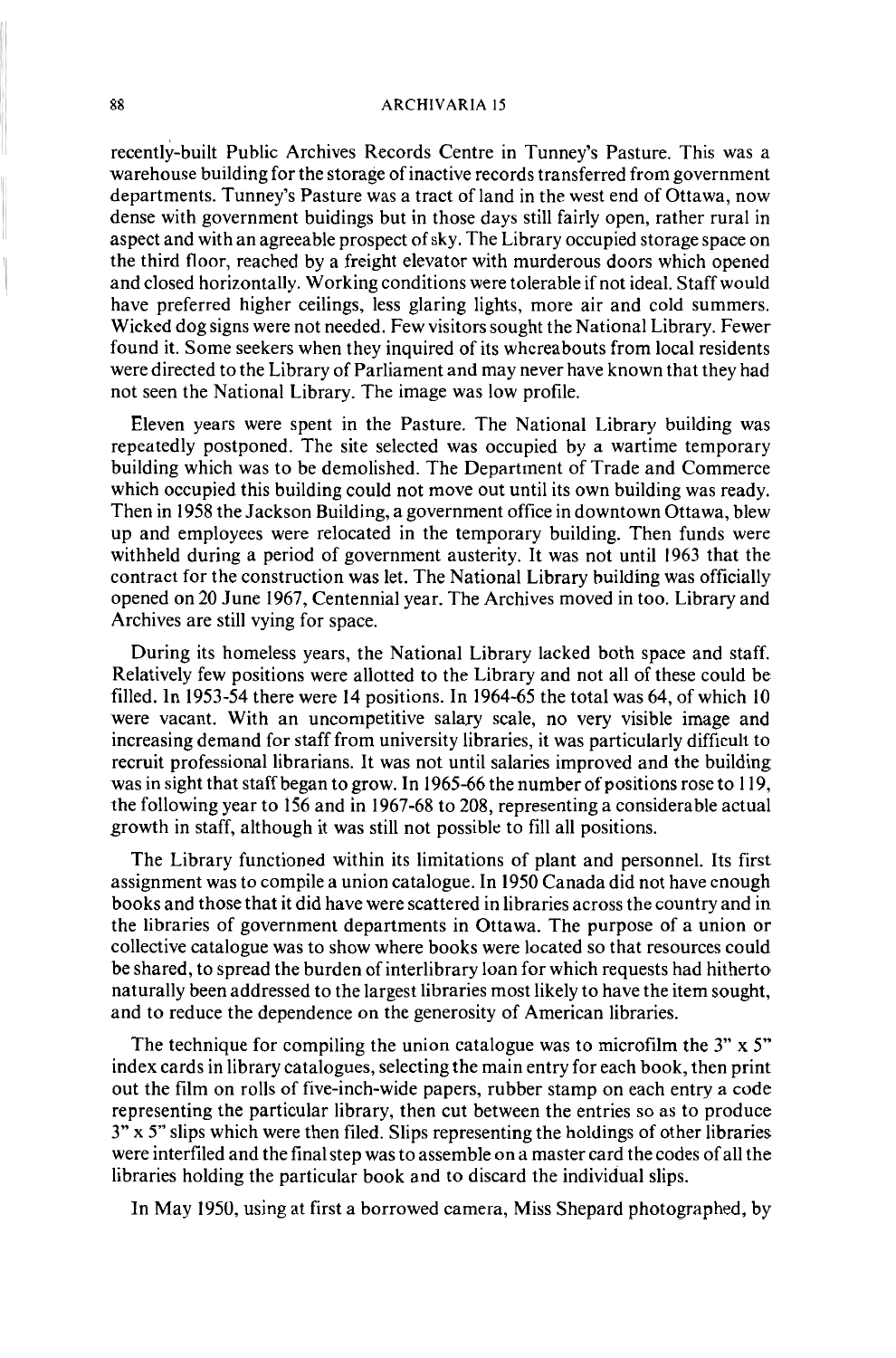way of experiment, the catalogues of two federal government libraries, then took the camera to Toronto to record the holdings of the Toronto Public Library Reference Division. Entries for this library's collection of 207,000 volumes would make an excellent basis for the union catalogue. At first Miss Shepard worked alone, but she got an assistant when she encountered sets of cards tied together which had to be separated before filming and retied before being returned to the catalogue.

Between 1951 and 1959 catalogues of the major libraries in each province were copied and subsequently a number of special libraries and new collections were added. Once its catalogue had been copied, each library undertook to report its new accessions on index cards or slips. These too were filed into the union catalogue. Accessions reports poured in, especially during the sixties when universities expanded with government support and academic libraries increased their collections enormously. Between 1963 and 1968, daily receipt of accessions cards rose from 1,500 to 4,442. By 1968 the union catalogue held ten million cards representing fourteen million volumes in three hundred Canadian libraries.

The inflow of cards was such that it was impossible to interfile quickly enough to maintain one alphabetical order in the union catalogue, but practical control was established by placing in each drawer a number of alphabetized sections. The arrangement made searching the file practicable if time consuming. The combining of entries on master cards could proceed only slowly and selectively. This was not a routine task. The same book may be entered under different headings by different libraries. To reconcile entries requires a knowledge of cataloguing rules. Effort was concentrated on sections with the most complicated headings, such as government publications.

Meanwhile ever-increasing demands came from libraries seeking locations of books which they wished to borrow for their clientele. Staff located desired items in the union catalogue and forwarded the requests to libraries shown to have them in their collections. These libraries then sent the material to the borrowing library. Bibliographical description of items requested was often incomplete or inaccurate, so that staff had to search other sources of information in order to identify the item and to find the entry in the union catalogue. Requests came in by mail, by telephone and, after 1964, also by Telex. In order to accommodate libraries in other time zones, the Telex was left on all night. Staff would sometimes arrive in the morning to find the floor covered with literally yards of requests for interlibrary loan locations. The union catalogue was put to use early while the copying of library catalogues was still in progress. In 1954-55 requests to locate 2,189 titles were received and of these 62 per cent were found in the catalogue. In 1968-69 there were 81,383 location requests, an average of 373 per working day, of which 80 per cent were found in the catalogue. Notwithstanding the magnitude of its task, the hard-pressed union catalogue staff gave consistently good and prompt service.

The national bibliography also began in 1950. In that year the Bibliographic Centre published lists of Canadian books in six instalments in the Canadian Library Association *Bulletin.* This was in effect a continuation of the *Canadian Catalogue* of Books published in Canada, about Canada as well as those written by Canadians which had been issued annually by the Toronto Public Library since 1923. In January 1951 the Centre began *Canadiana,* a separately-published bibliography, issued at first semimonthly, then monthly, with an annual cumulation. At first *Canadiana* included only commercial publications and those of the federal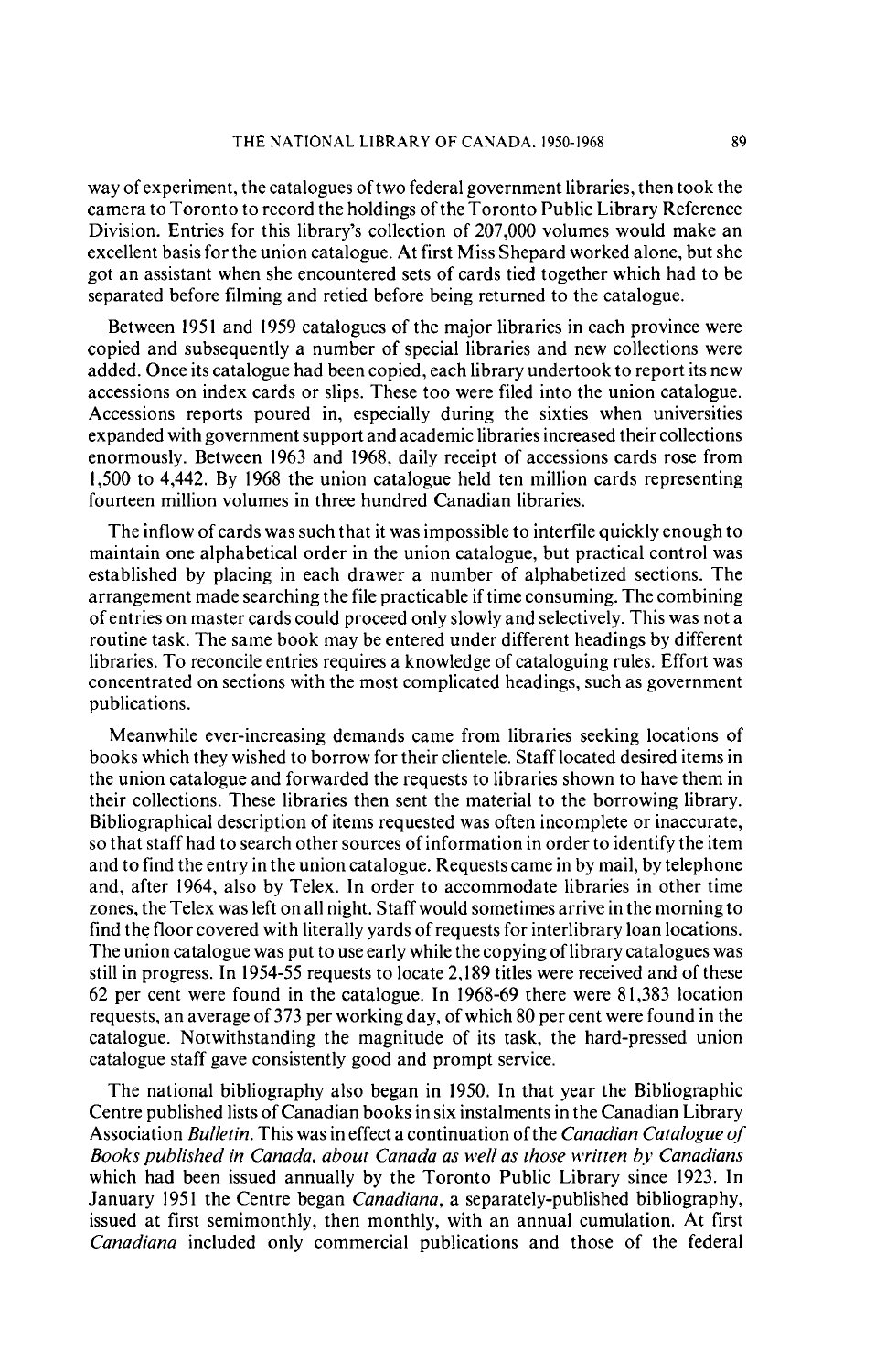## **90 ARCHIVARIA I5**

government. In 1953 publications of the provincial governments were added and in subsequent years sheet music, graduate theses relating to Canada published on microfilm by University Microfilms at Ann Arbor, Michigan, Canadian films and filmstrips and Canadian microforms. As time went on cataloguing became more complete for non-government publications by the addition of Dewey classification numbers, of French and English subject headings and of special classification numbers, similar in form to those used by Library of Congress, for Canadian history and literature. Indexing became more thorough. Volume increased. *Canadiana*  grew in size from some 2,000 entries in 1951 to over 14,000 entries in 1968.

The national bibliography, like the union catalogue, began as a single-handed effort and with borrowed material. Before 1953 when the deposit law came into effect, a few publishers donated new publications for listing, but other material was borrowed or catalogued *in siru.* A memorable cataloguing site was the top of a ladder in the copyright vaults beneath the Library of Parliament. Here the Bibliographer (Jean Lunn) perched, sorting through the copyright deposits, a great number of which were American publications, and cataloguing then and there any Canadian items which were found. A hazard was that careful Library of Parliament staff passing by, seeing an open door and a light left on, unaware of the percher, might turn off the light and close the door. The imaginative would at once hear rustlings and assume rats. The timid would anticipate being locked in for the night if not forever. The prudent carried a flashlight. Government publications could be catalogued less adventurously at one's desk, since the Library of Parliament arranged to have one of the six copies which it received sent around by the Bibliographic Centre to be catalogued in passing.

Matters improved in 1953 when the National Library Act made the deposit of two copies of Canadian books obligatory. Publishers were often slow to deposit, but they did accept the law with good grace. One Toronto publisher with a wry sense of humour sent the National Librarian duplicate Christmas cards in one envelope. The law did not apply to government publications. However in 1953 the National Library became a full depository for federal documents. Provincial documents were sent in voluntarily.

Production of copy was laborious. Entries were typed on five-inch-wide strips of thin card stock ruled at three-inch intervals. The strips were then cut to produce individual 3" x 5" cards. These cards were arranged in appropriate order, then pasted lightly, overlapped, on brown paper mounts, each constituting camera-ready copy of a page of *Canadiana.* The sheets of mounted cards were sent to the Government Printing Bureau which then printed *Canadiana* by photo offset. The mounted cards were returned, removed from the mounts with a letter opener, and filed, each month's issue being interfiled with the previous months ofthe year. At the end of the year, the whole file was checked and mounted again for the annual cumulation. At first the card strips were typed on an electric typewriter. In 1954 this was replaced by a varityper which produced copy resembling letterpress. In appearance the finished product gave no hint of the strenuous drudgery involved in creating it. Another improvement was that after the first year of *Canadiana* the editor was able to stop mounting the cards herself, bundling the mounts together and dropping them off at the printers on her way to lunch. Sometimes delivery was made after lunch, the parcel meanwhile being left in the care of the obliging cashier of the Chateau Laurier cafeteria. In 1954 the adoption of the varityper seemed to be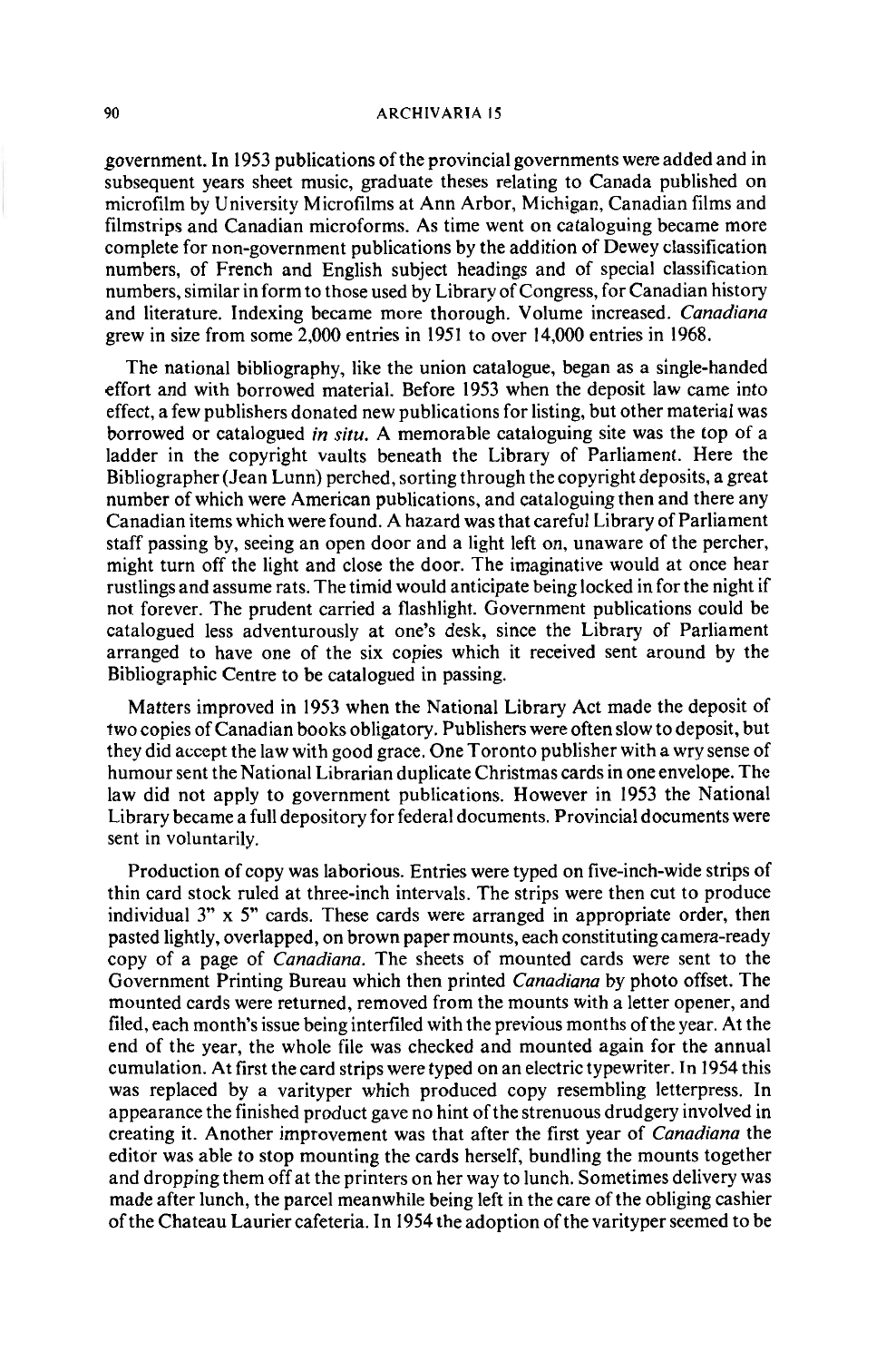a major advance in applied technology. The next such advance was in April 1968 when the index to *Canadiana* was first produced by computer, the initial step in the subsequent automation of the whole publication.

The quality of cataloguing in *Canadiana* was good and coverage was extraordinary. The latter was due to the skill of Adèle Languedoc who came to the Bibliographic Centre in 1951 and soon assumed responsibility for acquiring material for *Canadiana.* Material did not flow in effortlessly. Dilatory Canadian publishers had to be reminded to deposit, missing federal government publications had to be claimed, provincial documents had to be solicited, and privately printed Canadian items, books by Canadians published abroad and foreign publications relating to Canada had to be bought. It was necessary first to know what was being published. Miss Languedoc combined a gift for deduction with an intensive search of Canadian and foreign newspapers, periodicals, book reviews and catalogues. Nothing even remotely Canadian escaped her, in French, English or any other language. There were detractors however. Some items were inevitably missed when first published, but were discovered later. Since *Canadiana* was not only a catalogue of recent publications but also constituted the post-1950 national bibliography, the latecomers were listed in current issues. Critical *Canadiana* watchers noticing the earlier imprints among those of contemporary date declared with equal glee and injustice that here was proof that *Canadiana* cataloguers were years behind with their work. In 1963, upon Dr. Tanghe's retirement, Miss Languedoc became Assistant National Librarian. Her successors in charge of *Canadiana* acquisitions carried on zealously. An invaluable by-product of the search was the Canadian author file established by Miss Languedoc, containing clippings, informative book jackets, portraits, and sometimes correspondence. The file is a unique source of information about Canadian writers.

What *Canadiana* failed to do to the satisfaction of its users was to be sufficiently current. At first publication fell behind schedule. When issues finally appeared on time, there were complaints that new books were not listed promptly enough for *Canadiana* to serve as a cataloguing aid. Other libraries could buy and catalogue new publications before *Canadiana* appeared, especially those libraries which had standing blanket orders with the publishers. Time had to be allowed to assemble the issue of *Canadiana* and for the issue to go through press. Few publishers deposited books immediately upon publication. The deposit law allowed a month's grace so that publishers were implored but could not be forced to deposit more promptly. Items to be catalogued increased very much more rapidly than the hands to catalogue them. It was not feasible to increase the frequency of *Canadiana* but in 1966, in an effort to provide instant cataloguing, a weekly proof sheet service was initiated consisting of sheets of advance Xerox copies of selected entries which would appear later in *Canadiana.* This service doubtless helped, but the material was awkward in form and distribution was restricted, since only a limited number of sheets could be produced within a reasonable length of time. Whatever its faults, *Canadiana,* in 1968, was nevertheless a well-established, comprehensive national bibliography with a worldwide distribution. It was perhaps more honoured abroad than it was at home.

In addition to *Canadiana* the National Library also compiled and published *Canadian Theses—Thèses canadiennes*, an annual list of unpublished theses accepted by Canadian univerisities for graduate degrees, beginning with the year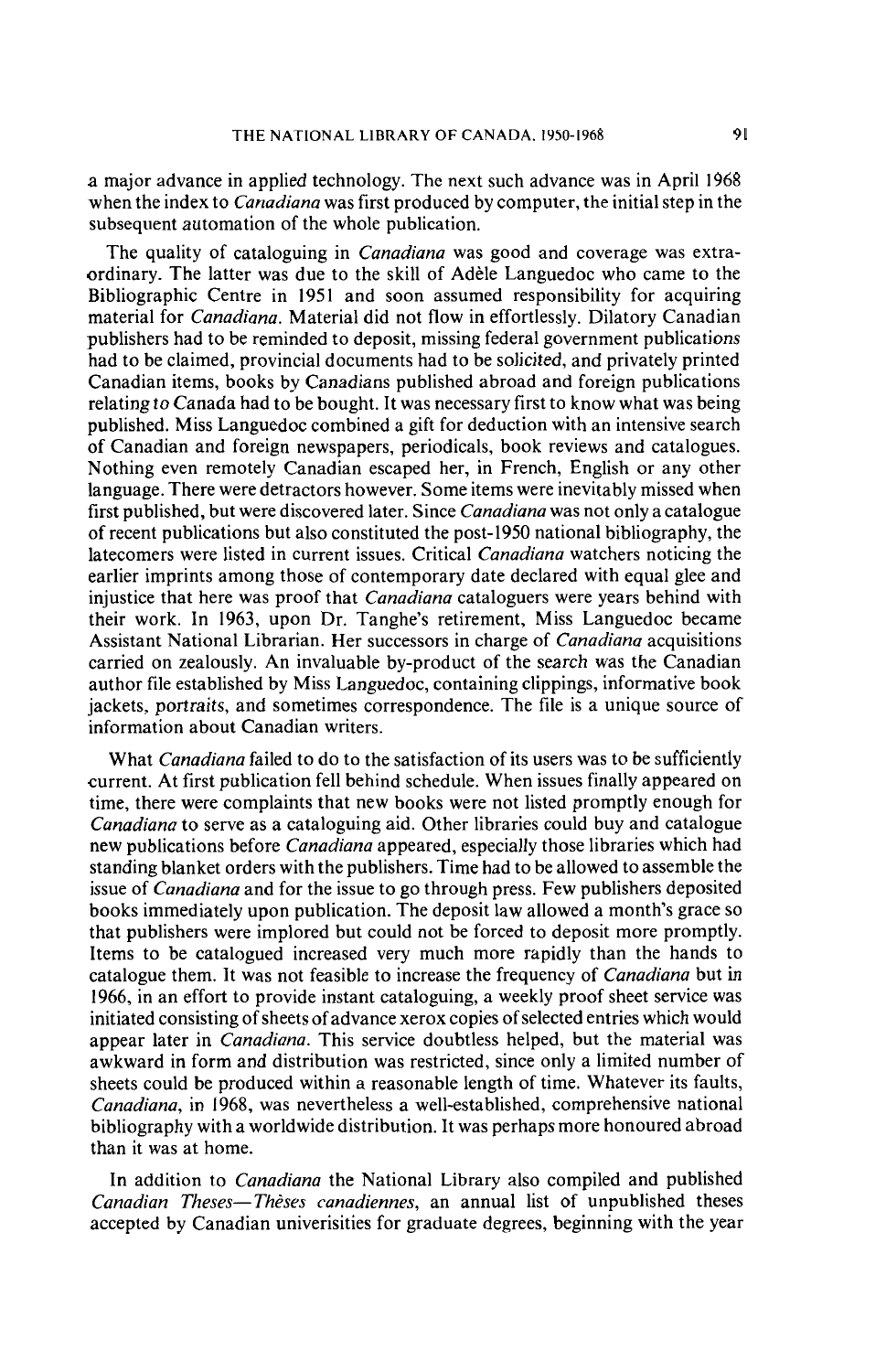### **ARCHIVARIA 15**

1960-61. Listings rose from 1,725 in the first year to over 4,000 in 1967-68. In 1951 the Canadian Bibliographic Centre had published *Canadian Graduate Theses in the Humanities and Social Sciences, 1921-1946,* compiled by the Humanities Research Council of Canada and the Canadian Social Science Research Council. In 1968 the National Library had in preparation for press *Canadian Theses- Thbes canadiennes 1947-1960.* In addition to listing Canadian theses, the National Library also undertook their actual publication on microfilm in 1965-66 and made the films available for purchase and for interlibrary loan. The service was available at a fixed fee to any Canadian university which wished to publish all or any of its theses. By 1968 over 1,800 theses had been filmed.

The function of *Canadiana* was to record Canadian publications as they appeared, beginning in 1950. The National Library also gave attention to recording pre-1950 publications. Dr. Tanghe and his able assistant, Madeleine Pellerin, began the compilation on cards of *Canadiana, 1867-1900,* a hitherto-neglected period of Canadian bibliography. By 1968 the file held 25,000 items. In addition the Library undertook publication of the work of other bibliographers, such as *A Checklist of Canadian Imprints, 1900-1925,* by Dorothea Tod and Audrey Cordingley; *Publications ofthe Governments of Nova Scotia, Prince Edward Island and New Brunswick, 1758-1952* and *Publications of the Government of the Province of Canada, 1841-1867,* both by Olga Bishop; and *Stephen Leacock: A Check-List and Index of his Writings,* by *G.R.* Lomer.

The third major duty of the National Library, after the union catalogue and national bibliography, was to build a collection. The National Library began with no book stacks and few books. It soon had no book stacks and too many books. Early in the morning of4 August 1952, the civic holiday in Ottawa, fire broke out in the dome of the Library of Parliament. Two hundred thousand gallons of water cascaded down over the books lining the walls and into the basement vaults where more books were stored. The Library was cleared of its contents and volunteers from other Ottawa libraries spent many weary hours crouched on various floors, some concrete, standing up soaked books to dry and hanging damp pamphlets on clotheslines strung overhead. The Library of Parliament had for years been painfully overcrowded, with books standing two and three deep on the shelves. When the building was restored, only part of the collection was moved back. The rest, some 300,000 items, was transferred to the National Library. The National Library had no place to put the books either. The collection was boxed and stored and moved from warehouse to warehouse at the dictate of the Department of Public Works in accordance with its changing requirements for space. National Library staff made melancholy jokes about DPW running a durability test on travelling cardboard cartons and about the Library having the largest collection of second-hand books in the world. The Library had also gained hundreds of thousands of arrearages before it even began cataloguing.

In addition to this embarrassment of riches, the Library collection began to build, chiefly by way of other gifts, by exchange and by legal deposit. The first international exchange was set up in 1954 with the National Library of Australia. Books were also purchased, but the book budget was extremely limited compared with the university libraries. Policy was to acquire all Canadian material but, in other fields, not to duplicate the holdings of other large librarires. Emphasis was placed on the humanities and the social sciences because extensive scientific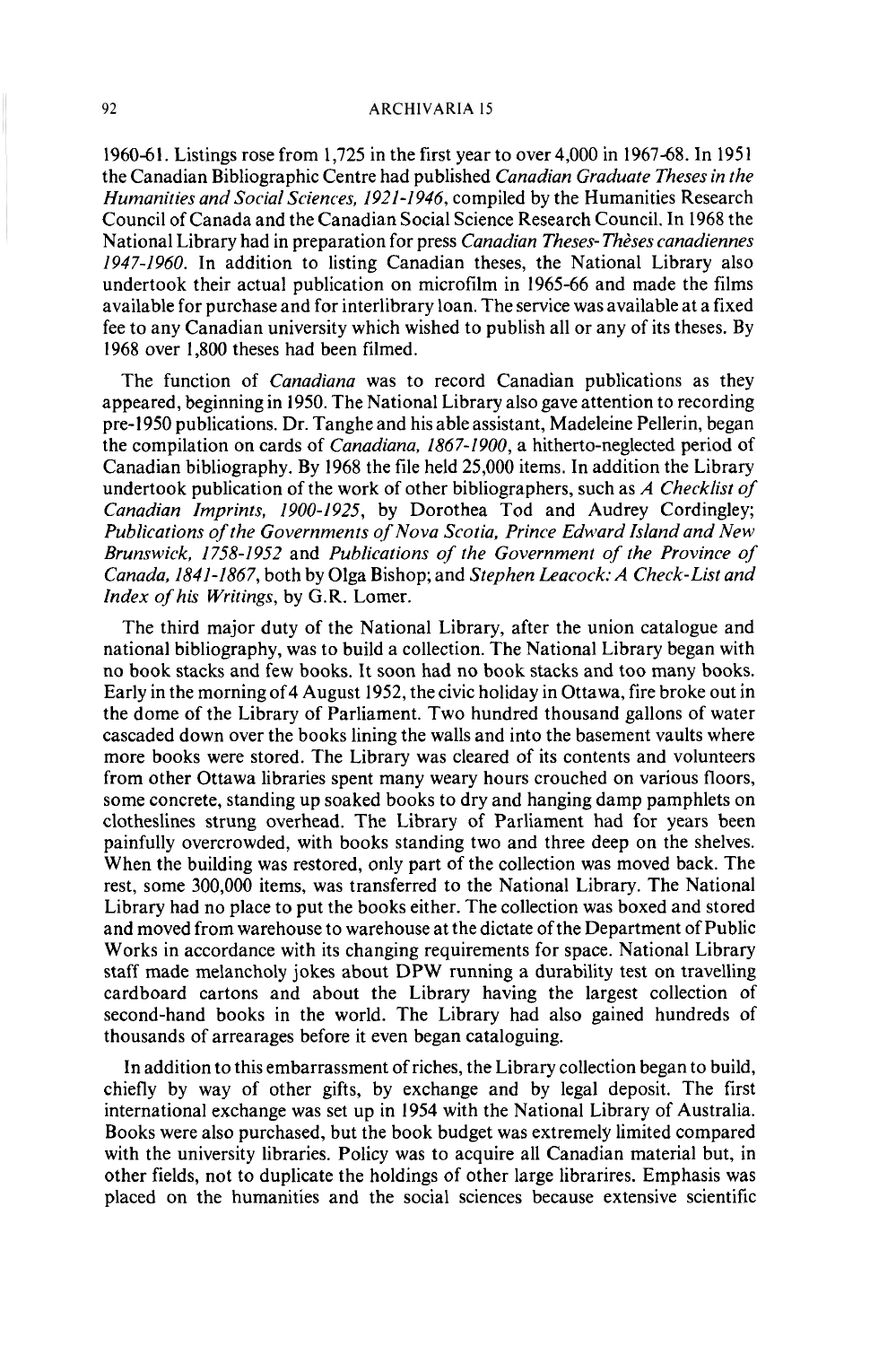collections were already available in the libraries of the National Research Council, the Department of Agriculture and other federal government departments.

A gift of funds from a private benefactor enabled Dr. Lamb to have copied on microfilm some eight hundred of the twelve hundred titles in Marie Tremaine's *Bibliography* of *Canadian Imprints,* **1951-1800.** Eight hundred was 98 per cent of the imprints known to have survived. Copies of the microfilms were made available to other libraries by purchase and by interlibrary loan. Microcopies of the *Early American Imprints series and of Three Centuries of English and American Plays* were bought. Centennial year brought generous gifts. The sum of  $\pounds 100,000$ , given by the British Government for the purchase of British books, added ten thousand volumes. The Beta Sigma Phi Sorority presented a collection on the performing arts. Australia, Denmark, the USSR and the United States donated collections. The Jewish community of Montreal presented twelve hundred volumes as the nucleus of a Judaica collection.

Music became a specialty of the Library. The private library of Percy Scholes, noted English musicologist and editor, was bought when it came on the market in 1957. Standard sets of scores were purchased. A centennial gift of over thirty-five hundred recordings of Canadian musicians and composers initiated the Canadian Library of Recorded Sound. Edward B. Moogk, better known to radio listeners as Ed Manning, had suggested the project to the Centennial Commission and was invited by the commission to assemble the basic collection.

To the thousands of periodicals transferred from the Library of Parliament were added files donated by other libraries and a number of subscriptions. In 1965 application of legal deposit was extended to current Canadian periodicals. Before that date there had been no prospect of handling or housing them.

From the beginning the Library bought long files on microfilm of leading foreign newspapers, English, French, American and other, as well as microfilms of Canadian newspapers. With the move to the new building in 1967, the Canadian newspaper collections of the Public Archives and of the Library of Parliament were transferred to the National Library, creating a collection of eighteen thousand bound volumes representing five hundred Canadian newspapers, plus seventy-five hundred microfilms of five hundred more titles, Canadian and foreign. Subscriptions were placed for over twenty-five current Canadian dailies across the country.

From 1953 the National Library had been a depository for federal government publications and had done its best to collect those of the provincial governments. In addition many thousands of Canadian and foreign documents had come from the Library of Parliament. Runs of foreign documents, such as the British House of Commons *Sessional Papers,* 173 1-1800, were purchased on microfilm.

By 1968 the collection was still far from completely organized. Full cataloguing had begun as early as 1956, but progressed slowly owing to lack of staff and the demands of *Canadiana.* A large measure of control had been established however. Books transferred from the Library of Parliament were brief-listed and classified in broad subject divisions. A card catalogue and an "in process" file gave guidance to the general collection. Canadian material not yet in the card catalogue could be located through *Canadiana* files. Serials and government documents were arranged on shelves and brief-listed on cards or recorded on Kardex. Material could be located but undoubtedly the multiplicity and variety of files and the lack of a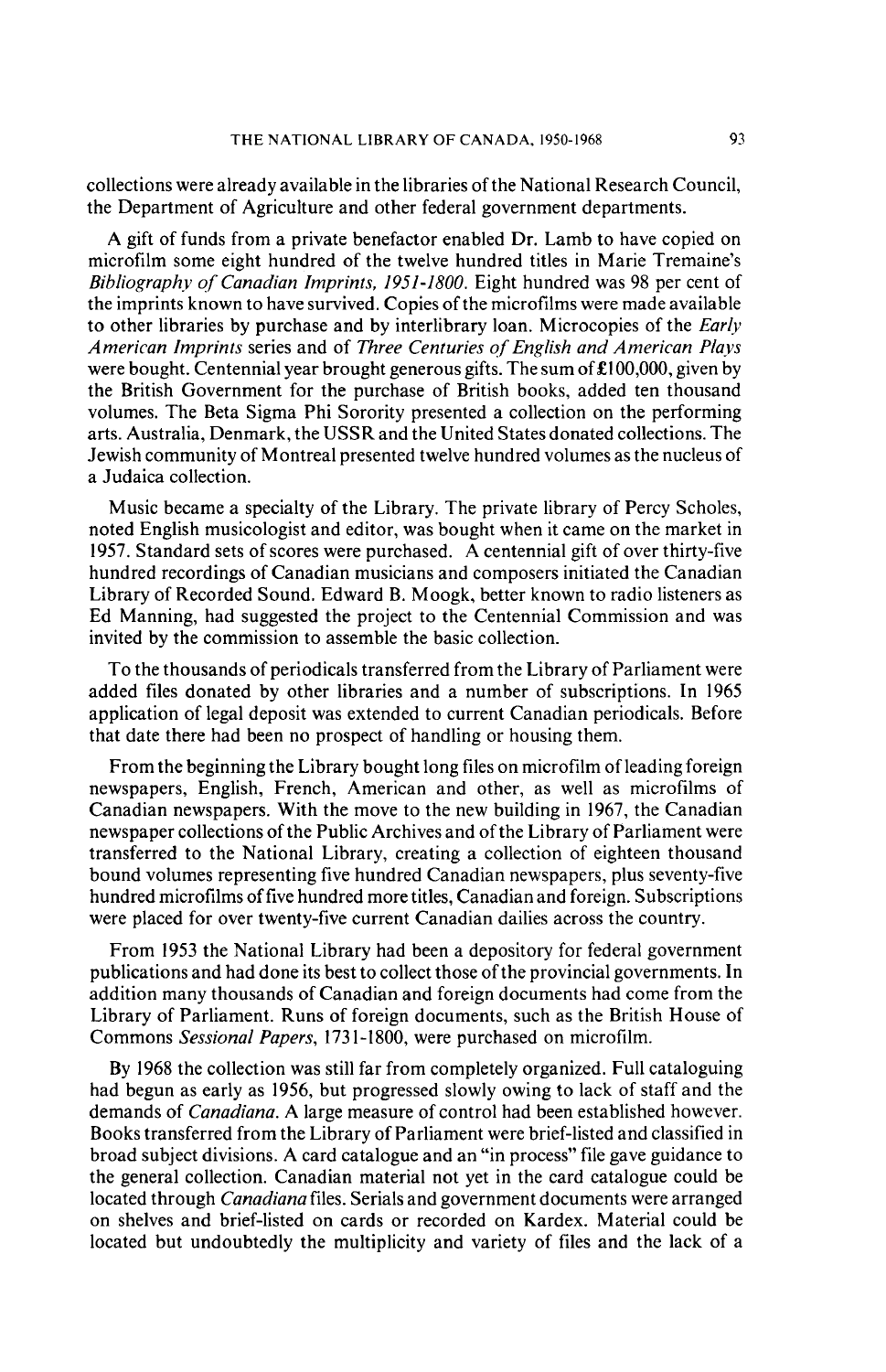#### **ARCHIVARIA 15**

comprehensive subject approach made service difficult. Complete bibliographical control requires full cataloguing and classification of all materials in one consistent system and there should be no backlog of material awaiting processing. No large library ever achieves this state of perfection. Those that grow slowly, maintaining some balance between acquisition and capability of processing, most nearly approach the ideal. National Library cataloguers were swamped from the beginning.

The union catalogue, national bibliography and collection building were not the Library's only activities. It compiled and published selective bibliographies. It prepared and published a union list of *Periodicals in the Social Sciences and Humanities currently received* **bv** *Canadian Libraries.* It reported to UNESCO on Canadian book production statistics, translations and bibliographical activities. It reported new Canadian serial titles to the Library of Congress. Its staff members wrote articles and read papers. It went recruiting with the Public Service Commission. It even performed copyright duties on behalf of the Library of Parliament after the fire by receiving deposits and sending out receipts. In January 1968 it initiated the Office of Library Resources of which the first task was to make an inventory of research collections in Canada. The staff had the impression that the National Library was a busy place. Outsiders criticized it because they believed that it was not busy enough.

Canadian libraries had some justification for disappointment with their national library. In the early enthusiastic days of campaigning for a national library, supporters envisaged services equivalent to those of the United States and a large impressive building filled with organized collections of everything that their own libraries did not have. They thought that they wanted coordination. They claimed that they wanted leadership. To expect immediate realization of such ambitions was unrealistic, but to wait for the preternaturally slow development of the Library was valid reason for complaint.

The National Library did not develop from an already large and organized library. It began from scratch, scrambled together in a corner of the Archives' museum, an unimpressive start but, otherwise, it might never have begun at all. Then it moved to. livable but inadequate space in the Public Archives Records Centre. Whether the Library survived in the shelter of the Archives or languished in its shade is a matter of opinion. The Library was never really one of the government's favourite projects, felt to be urgently needed. At first some Members of Parliament were supportive, but others contemplated the large and continuing costs that would be involved in the foundation and maintenance of a permanent institution. The building was repeatedly postponed. Adequate space and staff were not provided. The National Library was less well funded than the academic libraries which were its severest critics. These began to organize networks and services among themselves. In time National Library staff came to feel that theirs was the forgotten library. It was not in a position to provide much coordination or leadership. Possibly Canadian libraries did not want as much of either as at first they thought they did. It is not unusual for Canadians simultaneously to demand, resent and resist federal government services. Regional development was bound to occur. The territorial imperative is strong; local initiative is not necessarily unhealthy.

By 1968 the National Library had survived many years of hard labour, semi-starvation and close confinement. It had carried on its services, collected its